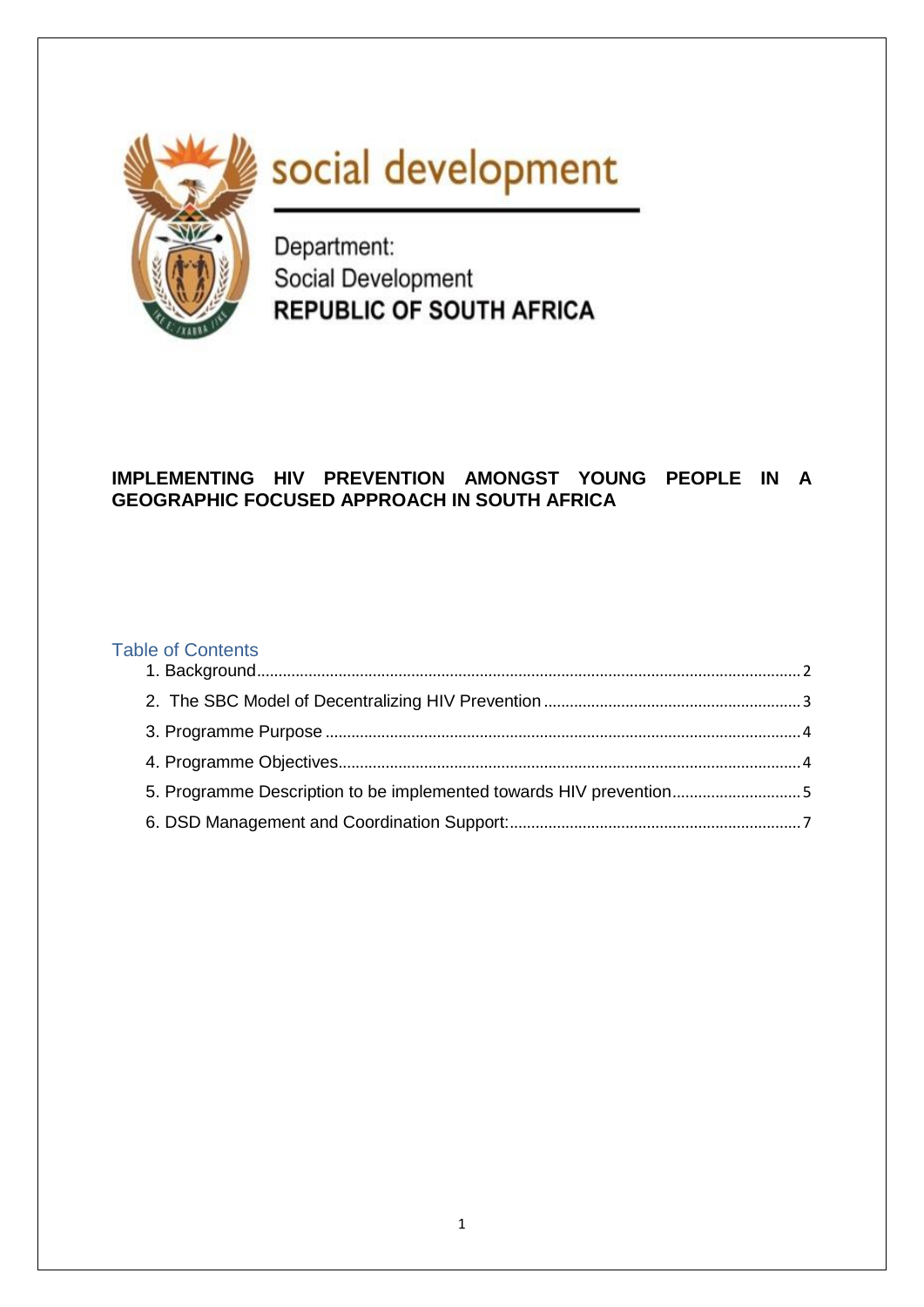## <span id="page-1-0"></span>1. Background

The Department of Social Development (DSD) recognizes the great challenges to national development presented by the HIV & AIDS epidemic in South Africa. Studies have shown that the epidemic is largely fuelled by sexual behaviour patterns. Closely linked to this is the persistent challenge of teenage pregnancies that continues to have significant impact on the quality of life and economic status of young people, and increases levels of dependency on the social grant.

According to Statistics South Africa's census 2011, approximately 18.9 million people in the country comprise of youth between the ages of 15-35. From this 18.9 million, approximately 9 million were between the ages of 15 to 24. These young people are the future of our nation. However, the South African National AIDS Council has established that this very same population group is currently the most vulnerable to HIV infection. In South Africa, about 18.7% of people living with HIV are aged between 15 and 24. The increasing number of young people infected with HIV is a cause for concern in development planning as this will impede their contribution to the economy of the country.

Although biomedical interventions, such as condoms, which help prevent the spread of HIV, are available, HIV infection remains relatively high among the youth. There is a general acknowledgement that social and behavioural patterns have a greater bearing on HIV prevention. Vulnerability is increased among young people as a result of several factors, including:

- behavioural issues such as low self-esteem, peer pressure and a sense of wanting to belong, which affect young people's decision-making capacity and compromise their ability to consider long-term consequences;
- many young people tolerate risk by being involved in multiple and concurrent partnerships;
- many young people engage in early sexual debut without protection;
- many young people become involved in intergenerational relationships, use intoxicating substances and find themselves victims of gender-based violence; and
- a large number of South African youth receive little guidance because they have absent parents and poor family structures.

Apart from these behavioural and social factors, structural issues also play a role; these include:

- culture:
- unemployment and unemployability;
- poverty; and
- poor education.

Clearly, the factors that affect risky behaviour among young people are complex. In response to the above challenges, DSD has developed a Comprehensive Strategy on HIV&AIDS which seeks to address the social and structural drivers of HIV and promote positive behaviour change outcomes amongst targeted populations. The following are the expected outcomes of the Comprehensive Strategy: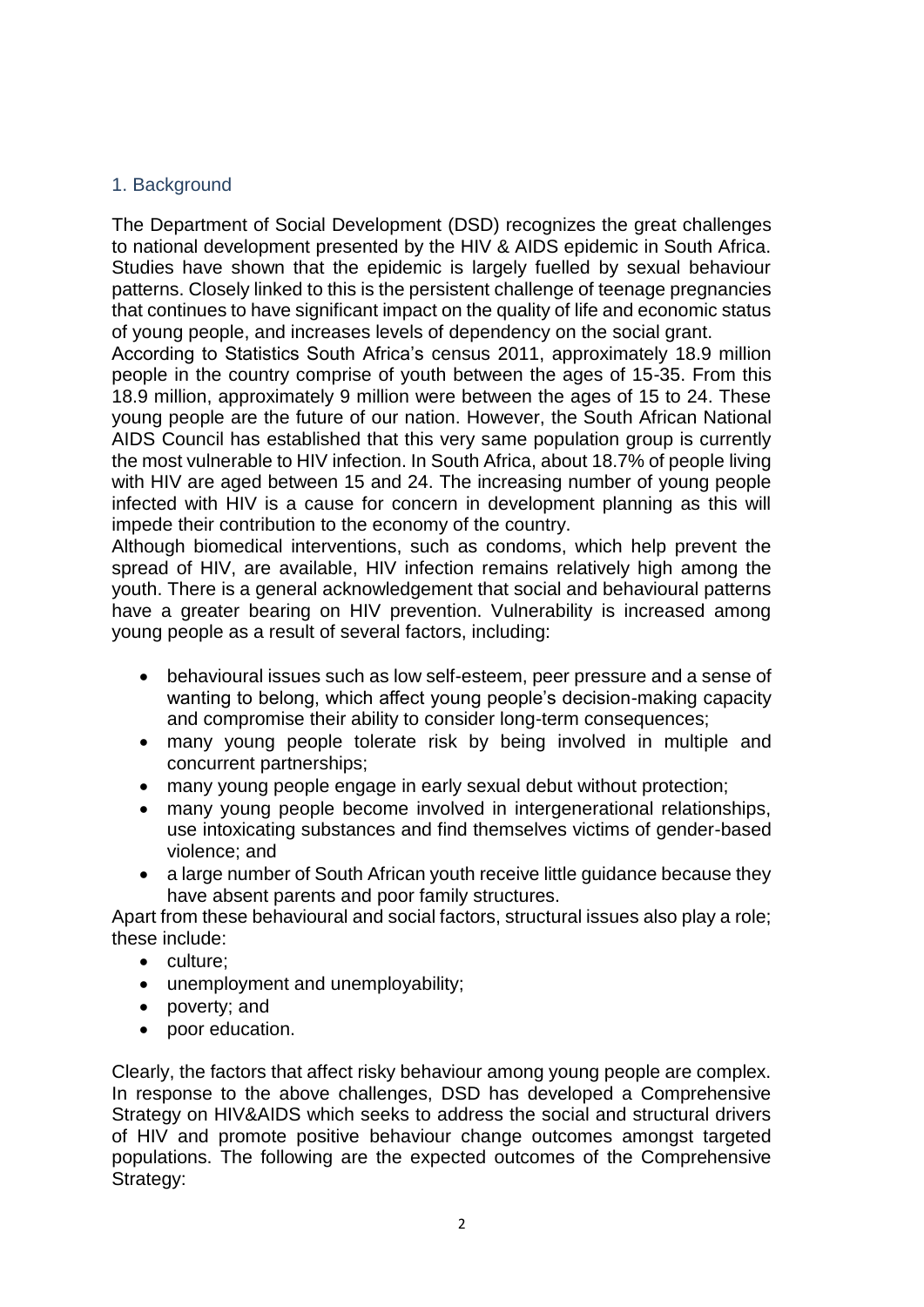- Decreased risky sexual behaviour in DSDs target populations
- Increased uptake of HIV&TB testing, treatment and care services in target populations
- Gender based and intimate partner violence reduced
- Stigma and discrimination reduced among DSD target populations

In line with this Comprehensive Strategy, DSD has developed Social and Behaviour Change programmes that target the young people. These programmes aim at responding to young people's needs while also building resiliency factors, increasing their autonomy, self-esteem and self-efficacy, as well as minimising risky behaviours that expose them to HIV to reduce their chance of HIV infection.

Specifically, the social behaviour change programme seeks, among other things, to:

- i. Create an enabling environment in which young people can safely voice their issues (youth dialogues)
- ii. Invest positive values in young people
- iii. Instil active citizenry in young people, and
- iv. Break communication barriers between young people and their parents/ guardians.

#### <span id="page-2-0"></span>2. The SBC Model of Decentralizing HIV Prevention

 **Utilization of NGOs at a District level:** DSD will target Districts that have high prevalence and incidence of HIV in the country. The number of district NPOs and implementing HCBCs will increase in the outer years. In each of these Provinces, suitable NPOs will be identified and provided with funding and capacity to implement social and behaviour change (SBC) for young people. DSD will entrust the NPOs to implement SBC programmes using the social ecological model in line with the DSD Comprehensive Strategy on HIV&AIDS as follows:

- $\triangleright$  Individual level: Conduct dialogues with young people to create an enabling environment for a sustained behavior change amongst young people. Implement the social skills programme to build resiliency amongst young people.
- $\triangleright$  Interpersonal level: Families matter programme to enhance communication between young people and their care givers. Implement Men and boys programme to address the sugar daddy syndrome and multiple concurrent sexual partners.
- $\triangleright$  Community level: Implement programmes the gatekeepers of the communities such as Traditional Leaders, Religious Leaders.

DSD's social protection services, including the psychosocial support services as well as programmes on stigma reduction underpin the entire SBC model. The SBC model will ensure that by end of three years every young person in HIV notorious communities is equipped with skills and knowledge to thoroughly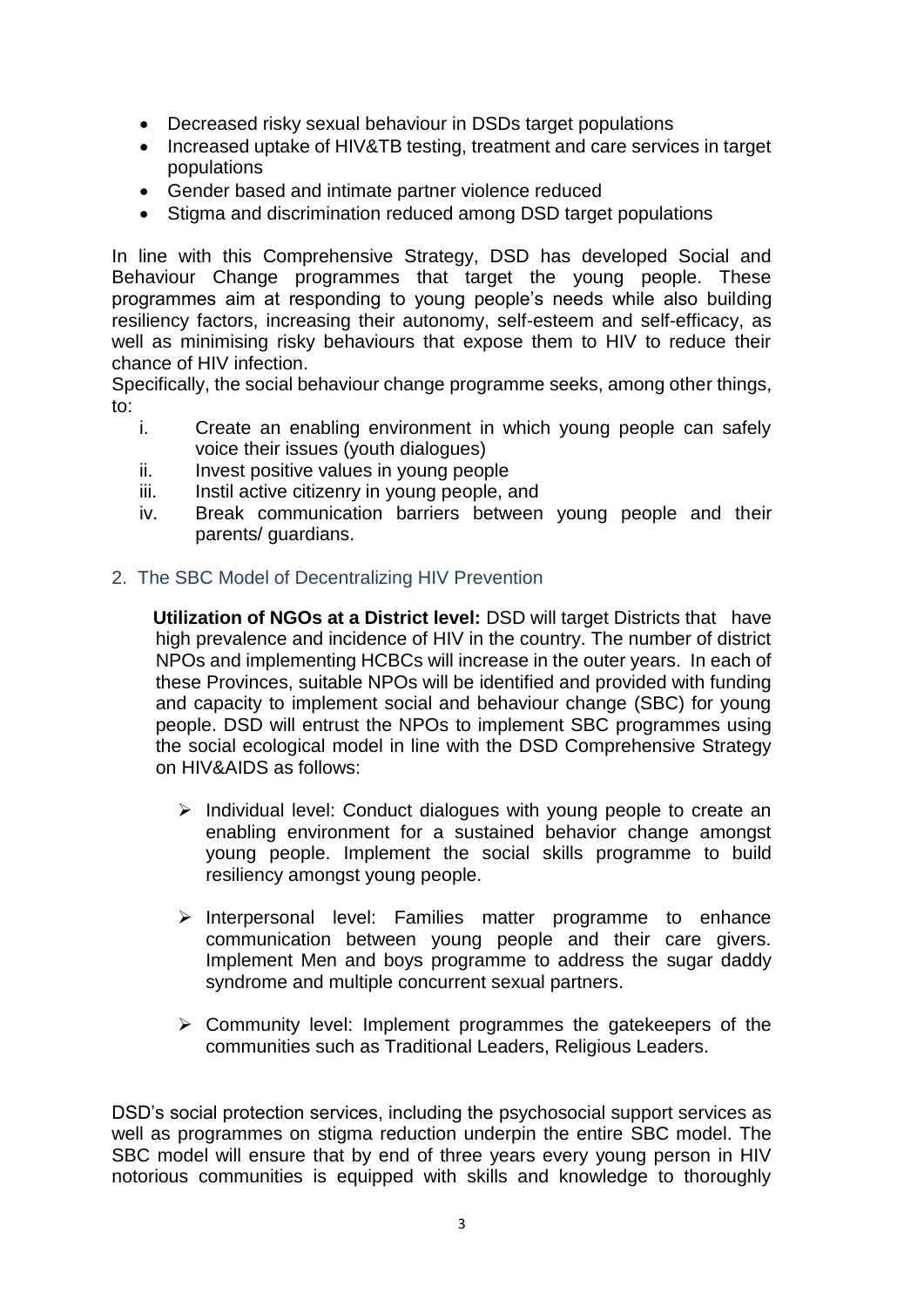protect them against acquiring new HIV infection. This will be done by incrementally expanding skills and knowledge in the ward that are characterised by structural, social and behavioural factors that make young susceptible acquiring HIV in their lifetime. It is important to note that while the approach will provide a framework; each community is unique therefore factors that drivers HIV in every community should be dealt with is such a manner that the specific drivers are addressed depending on the peculiarity of that particular community. DSD recognises that not one programme is the panacea in dealing effectively with the structural and social drivers of HIV in South Africa. Thus DSD has packaged a comprehensive basket model of interventions that will be implemented in each target community ensuring that every particular geographic community gets saturated by these interventions over a period of time.



*Fig 1: SBC Model depicting the compendium of services for effective prevention programme*

## <span id="page-3-0"></span>3. Programme Purpose

Enhance skills for social and behaviour change that will reduce risk tolerance to HIV acquisition.

## <span id="page-3-1"></span>4. Programme Objectives

- To build young people's resilience, self-confidence, self-esteem and selfefficacy.
- To build young people's knowledge, attitude and skills to voluntarily assume positive practices and sustain positive behaviour outcomes.
- To invest positive values in young people to become change agents within their communities.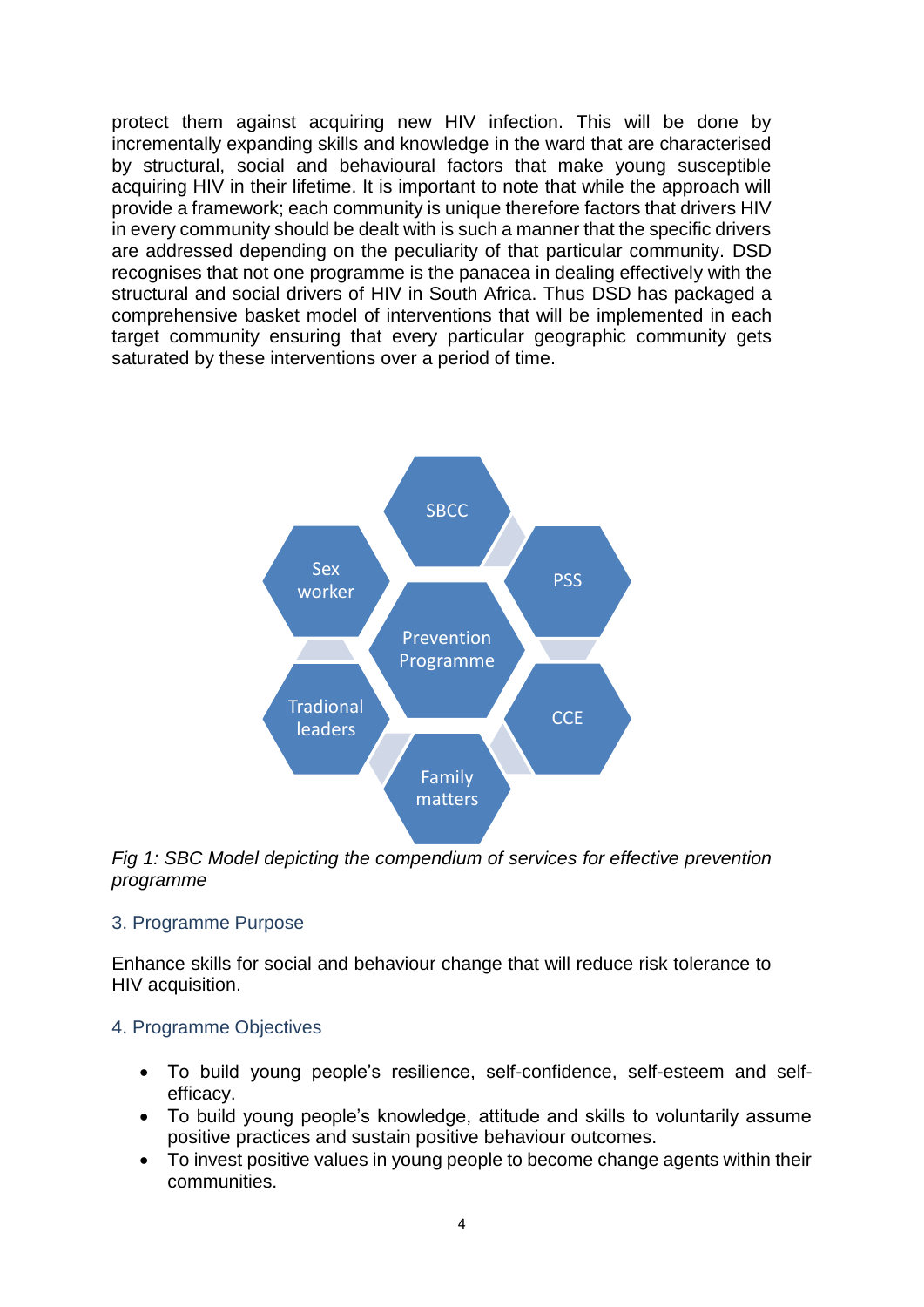- To instil active citizenry among the young people.
- To minimise new HIV infections among the youth in the country.

# <span id="page-4-0"></span>5. Programme Description to be implemented towards HIV prevention

## *5.1. Social Behaviour Change Communication*

Social behaviour change communication is a research based consultative process that uses communication to promote and facilitate behaviour change and supports the requisite social change. The social behaviour change programme seeks to create an enabling environment in which affected populations that are at risk of contracting HI virus can safely voice their issues through a dialogues process and where positive values and norms can emerge. The programme is driven by epidemiological evidence and client perspectives and needs. The SBCC is guided by a comprehensive ecological theory that incorporates both individual level of change and change at broader environmental and structural levels. It works at one or more levels: the behaviour or action of an individual, collective action taken by groups, social and cultural structures, and the enabling environment. The programme within DSD hopes to instil active citizenry amongst key populations; these include sex workers, men who have sex with men, people living with HIV, people with disability etc.

# *5.2. Community Capacity Enhancement Programme*

Community capacity enhancement methodology is a methodology that facilitates change process based on theories and experience of how individuals and communities change their values, attitudes and practices. It recognizes that change and transformation are often complex and require a supportive facilitation process. Facilitation makes the process of change smoother and more robust. It also minimizes the chance of repeating old practices and values – repetition that often accompanies non-facilitated processes. A facilitator requires an understanding of how change occurs and how to support the change process using the framework of skills and tools. The 6-step methodological model developed by the UNDP and outlines a series of interconnected steps. Each step has a specific objective and set of tools or small group exercises to initiate and support the social change process. The cyclical steps of the CCE methodology are not static stages, which unfold in a linear pattern, but unfold, in a dynamic process towards a holistic change process. The process is implemented through community conversations where community members will come together and dialogue on issues that perpetuate the spread of HIV in their respective communities. Through these conversations young people will as a collective in identifying and finding ways in dealing social and structural drivers of HIV peculiar in their own respective communities towards prevention of new infections.

# *5.3. Traditional Leaders Programme*

Traditional Leaders are a very crucial stakeholder in the response to HIV&AIDS in the country as custodians of culture they are a strong link between communities and culture. They are an influential force in communities and they wield influence and command respect within their communities. The programme for Traditional Leaders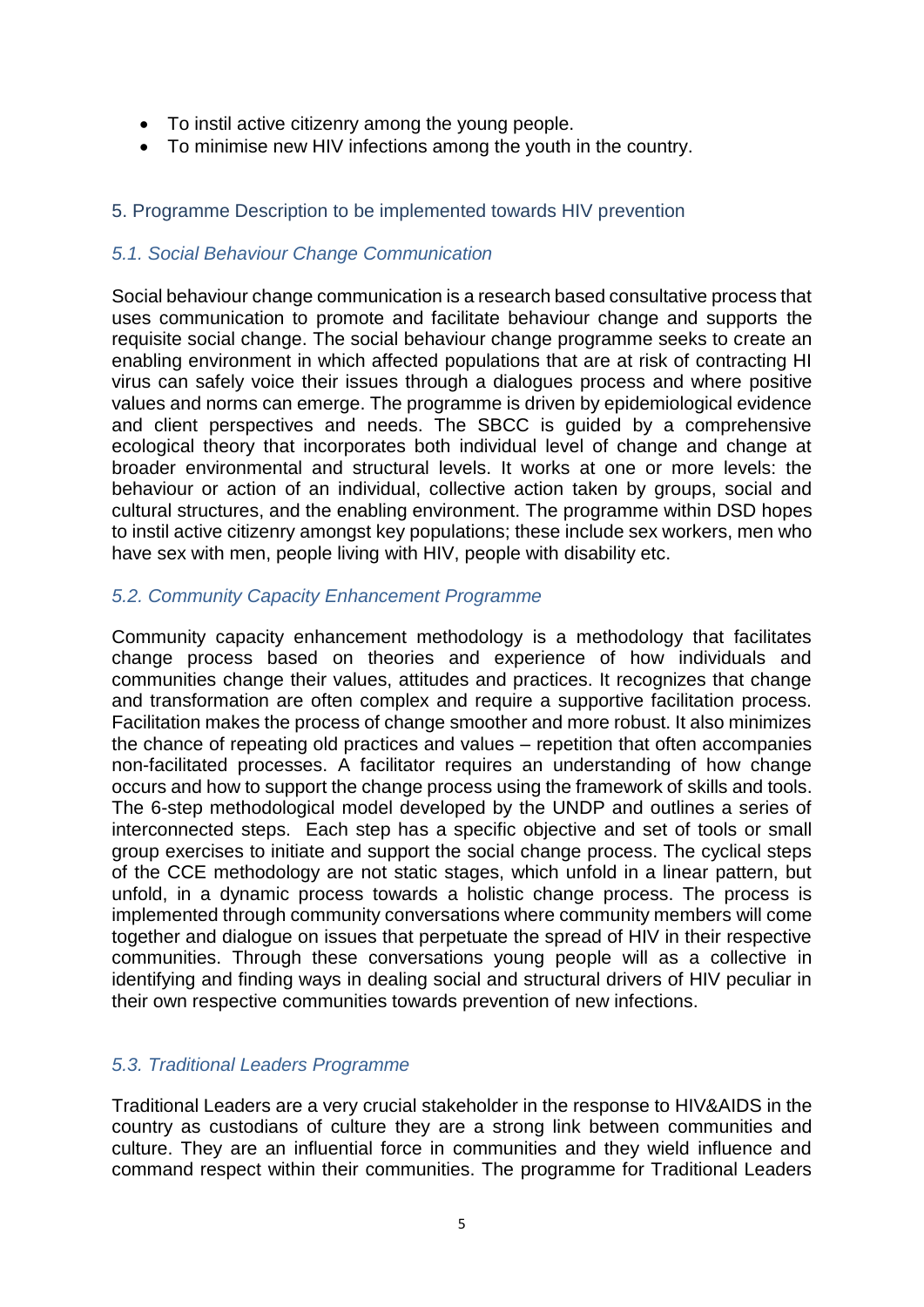should be implemented through workshops and dialogues to unleash the potential of Traditional Leaders to promote and scale up the response on gender and HIV to ensure that they take leadership and play a central role in the protection of HIV and gender based violence for women and girls in their communities. The programme aims at the following:

- To reaffirm and strengthen the role of traditional leadership in fighting the spread of HIV
- To equip traditional leaders with knowledge and skills on HIV and GBV in relation to culture
- To equip traditional leaders with knowledge and skills on how to reduce personal risk as well as motivate others.
- To address HIV and gender based violence.
- To build socially cohesive communities by promoting positive cultural practices and addressing harmful practices.
- To promote the protection of women and children.
- To educate traditional leaders on legislative framework guiding DSD's work on HIV and AIDS.

# *5.4. Psychosocial Support Programme*

The psychosocial support programme emphasizes the close connection between *psychological aspects* of our experience (thoughts and emotions) and our wider *social experience* (relationships, practices, traditions and culture); taking into account spiritual (value systems and beliefs) and physical aspects of an individual. It describes a continuum of care and support that addresses the social, emotional, spiritual and psychological well-being of a person and influences both the individual and the social environment in which people live.The interventions and methods in the PSS enhances people's ability to cope, in their own context, and to achieve personal and social well-being; enabling them to experience love, protection, and support that allow them to have a sense of self-worth and belonging. This happens by drawing on the person's strengths, building on self-reliance and social responsibility in coping with emotionally difficult circumstances in a way that builds relationships, families and ultimately the community.

## *5.5. Families Matter Programme*

The Families Matter! Program (FMP) is an evidence-based intervention which targets parents and caregivers of 9-12 year-olds in communities. The programme promotes positive parenting practices and effective parent-child communication about sexrelated issues and sexual risk reduction. Subjects addressed include child sexual abuse (CSA) and gender-based violence (GBV). Many parents and caregivers need support to effectively define and convey their values and expectations about sexual behaviour and to communicate to their children important messages about HIV, sexually transmitted infections (STIs), and pregnancy prevention. The ultimate goal of FMP is the reduction of risky sexual behaviours among adolescents, including delayed onset of sexual debut. FMP pursues this goal by giving parents the tools they need to protect and guide their children. FMP is a community-based, group-level intervention that is implemented through workshops delivered over six consecutive sessions lasting approximately three hours apiece. Each session builds upon the foundation laid in the previous session. The sessions aim at achieving the following: